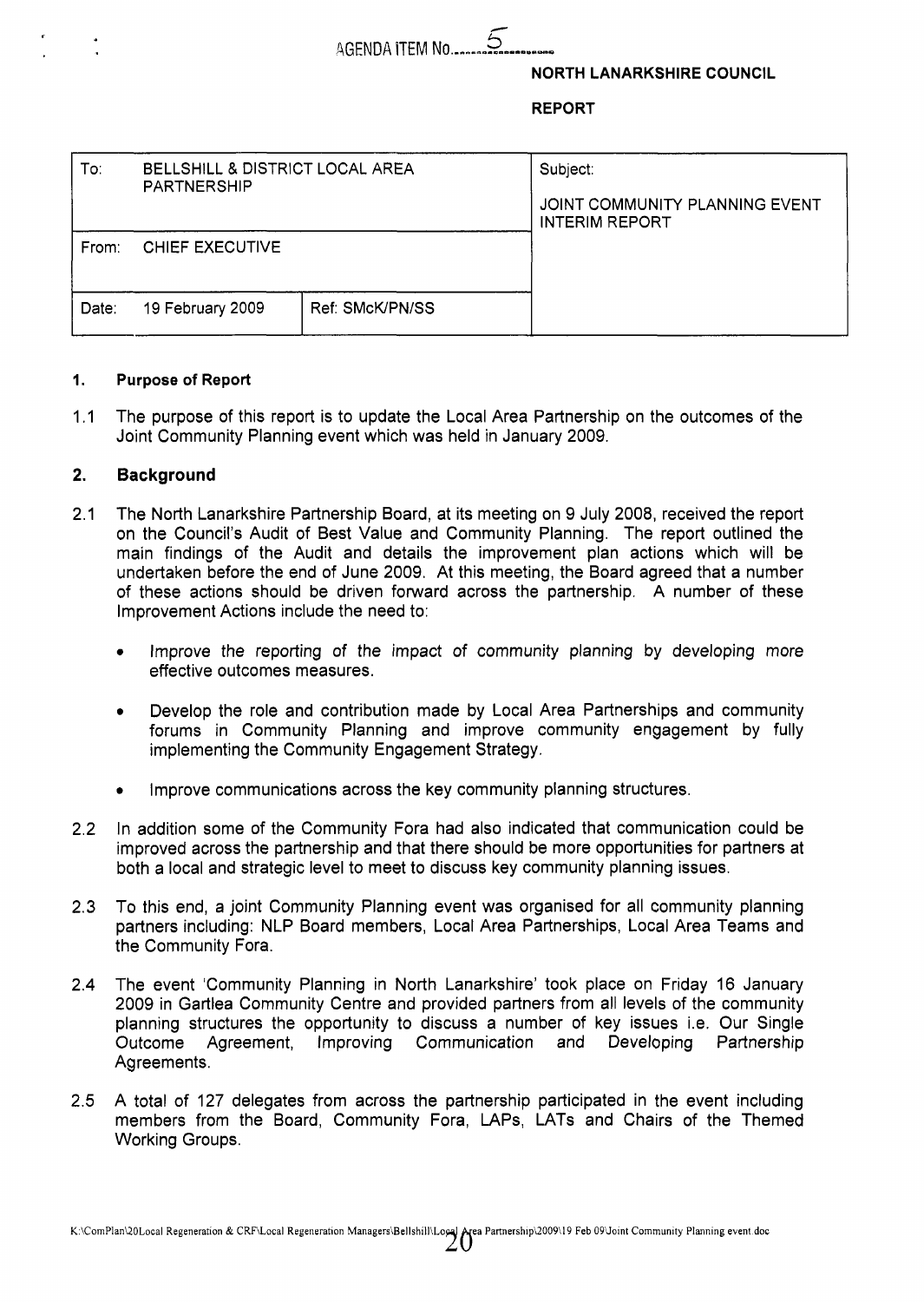- 2.6 An evaluation form was provided to all delegates and a total of 55 were returned. The findings demonstrate that:
	- *0*  100% of respondents found the event useful
	- *0*  100% stated they had an opportunity to give their views
	- *0*  89% rated the venue excellent or good
	- *0*  94.5% stated we should have similar events on an annual basis
	- 2.7 Other comments on the overall day were very positive. Samples of these are detailed below:
		- *0*  A very valuable event which allowed good partnership mix
		- *0*  Discussion brought out a lot of good information and agreed processes
		- *0*  Great venue and atmosphere with plenty opportunity to talk
		- *0*  Overall a very well run event
		- *0*  A lot of great ideas, hope they also get taken forward by partners at local level
		- *0*  Excellent opportunity to meet with people who are committed to improving the life of NLC residents, some valuable relationships made.
	- 2.8 A number of staff across the partnership facilitated the group work discussions, below are a number of the key points raised during these sessions:

## *Partnership Aareement with the LAPs*

- *0*  General agreement to develop a Partnership Agreement with LAPs
- *0*  Need to negotiate agreement with partners locally
- *0*  Need for flexibility within any agreement
- *0*  Any local agreement should reflect the National Standards for Community Engagement
- Need to ensure there is a more 'user friendly' local version
- Document should be in plain English
- *0*  Should be an appendice to the NLP Board agreement

## *How Best We Improve Communication and Our SOA:*

- *<sup>0</sup>*More annual events
- **Need for similar localised events**
- Share good news stories with NLP Board and across partners
- **Localised Citizens Panels**
- Increase the local decision-making powers to LAPs
- Board minutes to all LAPs
- Reports from LAPs to Board
- Improve links between themed working groups and LAPs / LATs  $\bullet$
- Need for clear communication strategy across all partners
- Localised SOA stakeholder events
- Review local priorities on six monthly basis linked to SO

## **3.0 Next Steps**

- 3.1 The NLP Board at its meeting on 21<sup>st</sup> January 2009 considered some of the key proposals arising from the event and agreed that an interim report should be submitted to each of the Local Area Partnerships to provide an update on the event. Proposals from the event include:
	- Development of a Partnership Agreement with the Local Area Partnership  $\bullet$
	- Raising awareness / training session organised for LAP members on the National Standards for Community Engagement